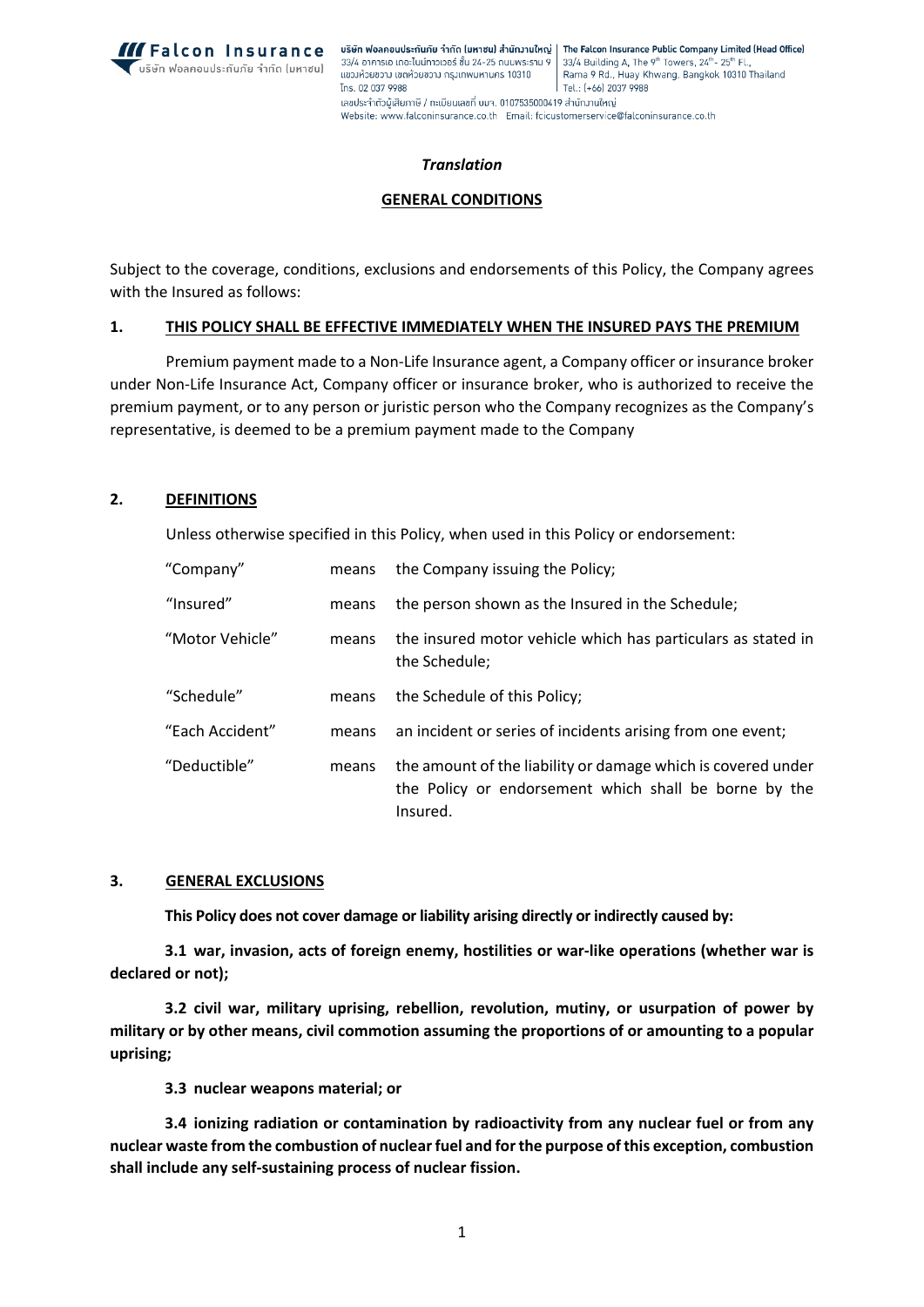

## **4. CLAIMS MANAGEMENT WHEN DAMAGE OCCURS**

When damage or liability covered under the Policy occurs, the Insured or the driver must give notice to the Company without delay, and take any necessary action to preserve the legal rights provided that the Insured may notify the Company via the Application for road accident notification of the Office of Insurance Commission or the Application developed by the Company that the data is linked to the Application of the Office of Insurance Commission and contains the details as required by the Office of Insurance Commission.

The Company, on behalf of the Insured, has the right to take proceedings on any matter regarding the accident if the damage is under the coverage of the Policy.

The coverage shall be triggered only if the Insured or the driver acts in good faith.

# **5. COMPANY'S LIABILITY IF THE COMPANY REFUSES TO PAY COMPENSATION**

When there is a claim for compensation against the Company, and the Company disclaim liability wrongfully, and as a resulting in the Insured or an injured person bringing a case to the court or requesting arbitration, if the court or arbitral tribunal renders a judgment or award ruling that the Company loses the case, the Company must be liable to the Insured or the injured person in accordance with the judgment or award, plus default interest at the rate at 15% from the date of default.

### **6. AMENDMENT**

The coverage and conditions under this Policy can be amended only by the Company's endorsement.

### **7. NO-CLAIM DISCOUNT**

7.1 If the Insured insures a Motor Vehicle with the Company, the Company shall apply the premium discount to the Insured in steps as follows:

1<sup>st</sup> step: 20% of the premium of the renewal year for the motor vehicle which did not have any claim in the first year

2<sup>nd</sup> step: 30% of the premium of the renewal year for the motor vehicle which did not have any claim for two years consecutively

3<sup>rd</sup> step: 40% of the premium of the renewal year for the motor vehicle which did not have any claim for three years consecutively

 $4<sup>th</sup>$  step: 50% of the premium of the renewal year for the motor vehicle which did not have any claim for four years consecutively or more

The Company shall reduce the premium only when the Insured renews the Policy with the Company and only for the renewal coverage.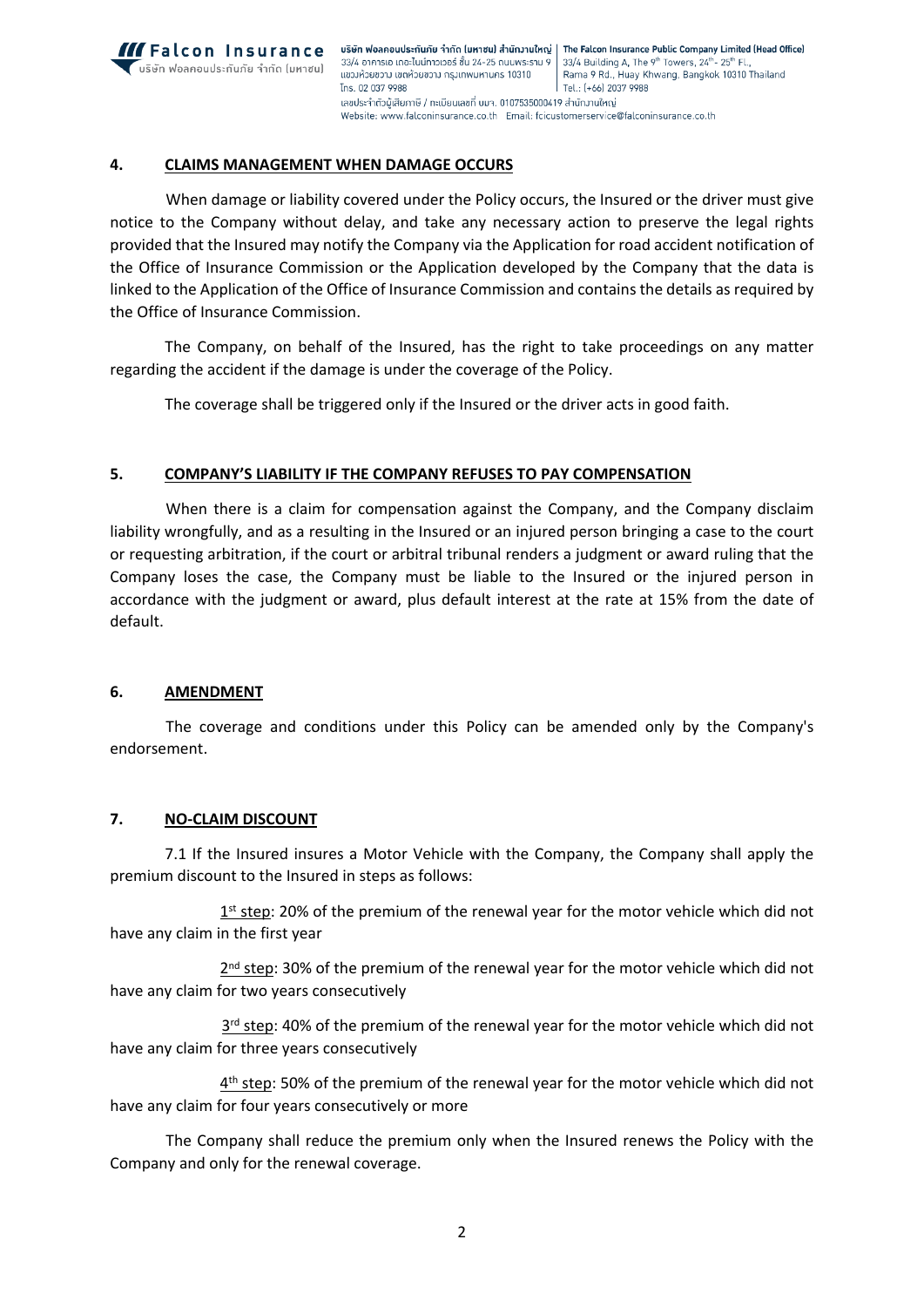

"The motor vehicle which did not have any claim" shall include a Motor Vehicle regarding which a claim for damage is made, but such damage arises from the negligence of a third party and the person who is at fault is known, resulting in the Company being able to demand an indemnity for paid compensation from the third party.

If a claim is made during the period of insurance which the Insured receives no-claim discount, the Company shall apply the premium discount for the next renewal year to the Insured as follows:

(A) The no-claim discount shall go back one step, if the claim arises from the negligence of the driver of the Motor Vehicle, or the Insured is unable to identify the adverse party.

(B) The no-claim discount shall go back two steps, but the premium shall not exceed the normal rate, if there is a claim for damage for the negligence of the driver of the Motor Vehicle, or the Insured is unable to identify the adverse party, two times or more, and such aggregated damage exceeds 200% of the premium.

7.2 If the Insured entered into an insurance policy with another insurer and renews the insurance with the Company, the Company may apply clause 7.1, mutatis mutandis.

# **8. INCREASE OF PREMIUM FOR IMPROPER DRIVING:**

If the Insured insures a Motor Vehicle with the Company and there is a claim for damage arising from an accident which happens during the period of insurance and the driver of the Motor Vehicle is negligent, or the Insured is unable to identify the adverse party, two times or more, and such aggregated damage exceeds 200% of the premium, the Company shall increase the premium in steps as follows:

1<sup>st</sup> step: 20% of the premium of the renewal year.

2<sup>nd</sup> step: 30% of the premium of the renewal year for the Motor Vehicle which has claim for damage for two years consecutively

3<sup>rd</sup> step: 40% of the premium of the renewal year for the Motor Vehicle which has claim for damage for three years consecutively

4<sup>th</sup> step: 50% of the premium of the renewal year for the Motor Vehicle which has claim for damage for four years consecutively or more.

If the premium is increased due to improper driving, regardless of which step, and during the period of insurance there is a claim for damage for the negligence of the driver of the Motor Vehicle, or the Insured is unable to identify the adverse party, less than two times, or two times but the aggregated damage does not exceed 200% of the premium, in renewal of the insurance, the Company shall apply the premium in the same step, e.g. the premium in the previous year. However, if there is no claim for damage, or there is a claim for damage but the damage does not arise from the negligence of the driver of the Motor Vehicle and the Insured is able to identify the adverse party, the Company shall apply the normal premium rate in the next renewal year.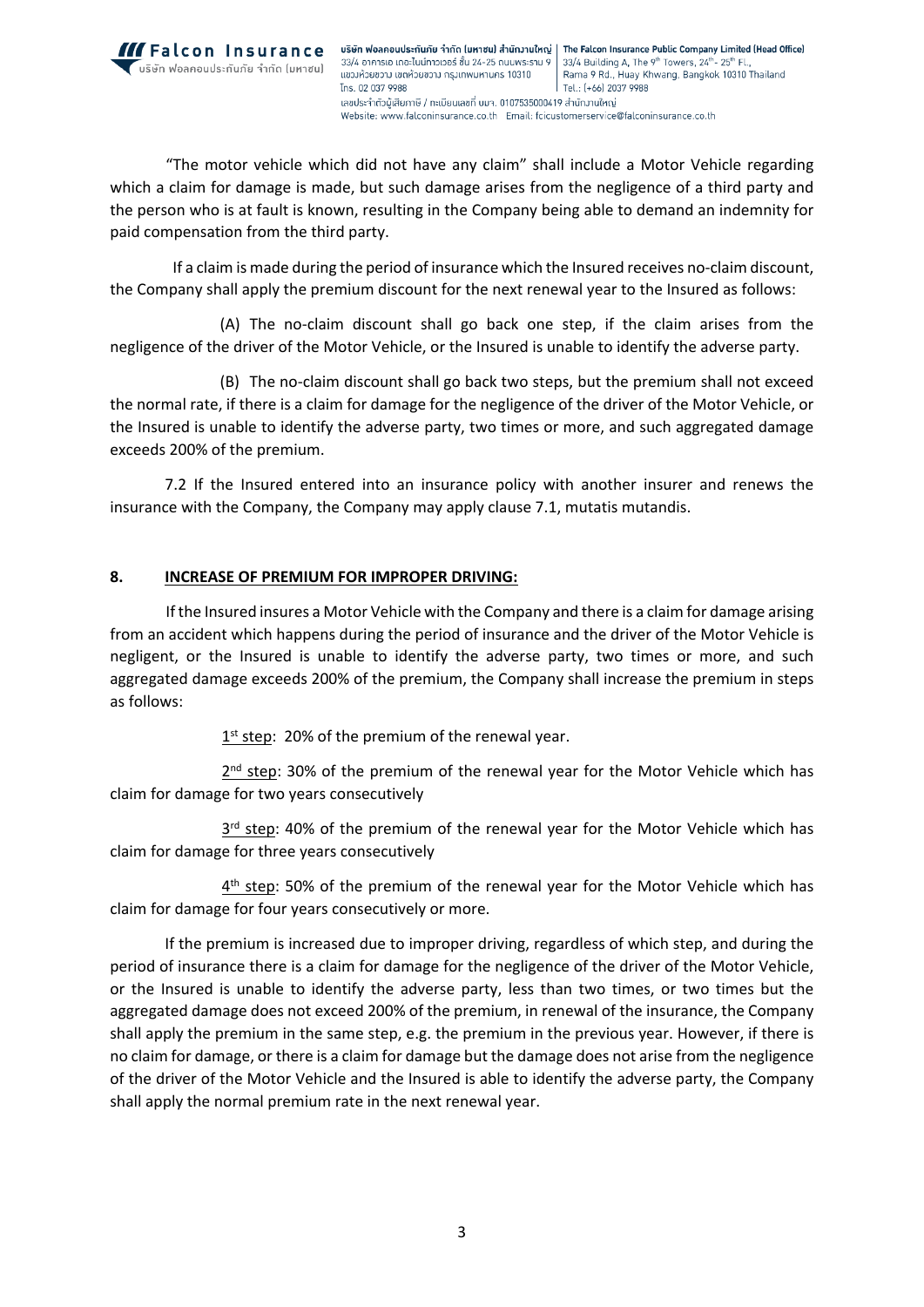

# **9. TRANSFER OF THE MOTOR VEHICLE**

When the Insured transfers the insured Motor Vehicle to another person, the transferee is deemed as the Insured under this Policy, and the Company shall be continuously liable under the remaining period of the Policy.

However, if the Policy specifies a named driver, the Insured must notify the Company regarding the change of named driver, in order to adjust the premium rate according to the change of risk circumstances. If failing to do so, the Insured may be liable for the Deductible under the conditions as appear in this Policy.

For the Motor Insurance with the own damage coverage if the Insured sells the Motor Vehicle to the persons with a profession of automobile buyer and seller/ car rental/ repairing garage/ car maintenance regardless of such selling made in writing or registration of transfer, This Policy coverage shall be deemed to have lapsed from the date and time of selling the Motor Vehicle and the Company shall return to the Insured the premium after deduction of pro-rata premium for the period the policy in force within 15 days from the selling date the Insured notified to the Company. Even the Company has acknowledged such vehicle selling; the Company can notify to terminate such policy with a return premium by sending written notice to the Insured at the last known address provided to the Company.

### **10. ARBITRATION**

If there is any difference, dispute, or claim under this Policy between the entitled person under this Policy and the Company, if the entitled person wishes and considers that such dispute be resolved by arbitration, the Company shall agree and allow the dispute to be resolved by arbitration in accordance with the arbitration regulations of the Office of Insurance Commission.

### **11. INTERPRETATION OF POLICY**

All wording in this Policy including the endorsement and other documents must be interpreted in accordance with the registrar's approved handbook.

### **12. TERMINATION OF THE POLICY**

This Policy shall be terminated:

12.1 On the date and at the time as shown in the Schedule;

12.2 When there is a termination of this Policy;

12.2.1 Termination by the Company: The Company may terminate this insurance policy by one of these following methods

(1) The Company may terminate this Policy by giving a written notice, not less than 30 days in advance, sent by registered mail to the Insured at the last known address. The policy will cease to be in force after the above date.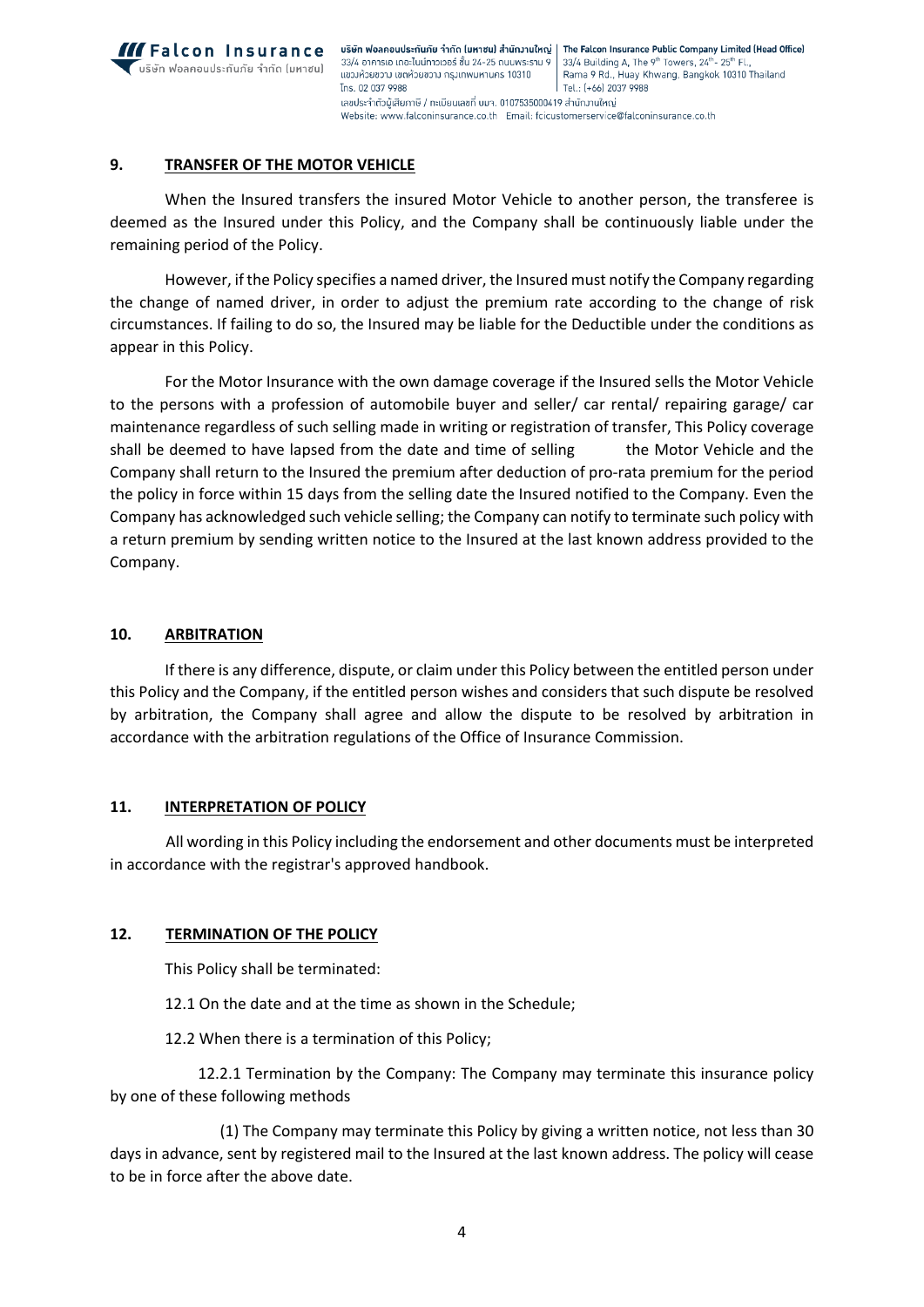

บริษัท ฟอลคอนประกันภัย จำกัด (มหาซน) สำนักงานใหญ่ | The Falcon Insurance Public Company Limited (Head Office) 33/4 อาคารเอ เดอะไนน์ทาวเวอร์ ชั้น 24-25 ถนนพระราม 9 33/4 Building A, The 9<sup>th</sup> Towers, 24<sup>th</sup>-25<sup>th</sup> Fl. แขวงห้วยขวาง เขตห้วยขวาง กรุงเทพมหานคร 10310 Rama 9 Rd., Huay Khwang, Bangkok 10310 Thailand Tns. 02 037 9988 Tel.: (+66) 2037 9988 ้เลขประจำตัวน้เสียภาษี / ทะเบียนเลขที่ บมจ. 0107535000419 สำนักงานใหญ่ Website: www.falconinsurance.co.th Email: fcicustomerservice@falconinsurance.co.th

(2) The Company may terminate this Policy in advance by electronic notification not less than 30 days and the Company shall comply with the secure method at the level specified in the Electronic Transactions Law with the Company's authorized and reliable feature of electronic signature under the Electronic Transactions Law. The termination of insurance policy information must be submitted to the Insured's prescribed information system only. Then the Insured must consent to the Company to deliver the termination information via the said method and the Company must provide the warning process to the Insured whenever there shall be such electronic policy termination.

 In this event the Company shall refund the premium to the Insured less a pro rata premium for the period the Policy has been in force

12.2.2 Termination by the Insured: The Insured may terminate this insurance policy by one of these following methods

(1) The Insured may terminate this insurance policy by notifying to the Company in written. The policy will cease to be in force immediately on the date the Company receives the termination notice or the date and time specified in the notice whichever is later.

(2) The Insured may terminate this insurance policy by electronic notification whereby the Company shall comply with the secure method at the level specified in the Electronic Transactions Law and notify such process to the Insured. The policy will cease to be in force immediately on the date the termination of insurance policy information submitted to the Company's prescribed information system only or the date and time specified in the notice whichever is later.

In such event, the Insured shall be entitled to a return of premium at the rate specified below

| <b>NO. OF DAYS</b><br><b>INSURED</b> | <b>% OF ANNUAL</b><br><b>PREMIUM</b> | <b>NO. OF DAYS</b><br><b>INSURED</b> | <b>% OF ANNUAL</b><br><b>PREMIUM</b> | <b>NO. OF DAYS</b><br><b>INSURED</b> | <b>% OF ANNUAL</b><br><b>PREMIUM</b> |
|--------------------------------------|--------------------------------------|--------------------------------------|--------------------------------------|--------------------------------------|--------------------------------------|
| $1 - 9$                              | 72                                   | 120-129                              | 44                                   | 240-249                              | 20                                   |
| $10 - 19$                            | 68                                   | 130-139                              | 41                                   | 250-259                              | 18                                   |
| $20 - 29$                            | 65                                   | 140-149                              | 39                                   | 260-269                              | 16                                   |
| 30-39                                | 63                                   | 150-159                              | 37                                   | 270-279                              | 15                                   |
| 40-49                                | 61                                   | 160-169                              | 35                                   | 280-289                              | 13                                   |
| 50-59                                | 59                                   | 170-179                              | 32                                   | 290-299                              | 12                                   |
| 60-69                                | 56                                   | 180-189                              | 30                                   | 300-309                              | 10                                   |
| 70-79                                | 54                                   | 190-199                              | 29                                   | 310-319                              | 8                                    |
| 80-89                                | 52                                   | 200-209                              | 27                                   | 320-329                              | 6                                    |
| 90-99                                | 50                                   | 210-219                              | 25                                   | 330-339                              | 4                                    |
| 100-109                              | 48                                   | 220-229                              | 23                                   | 340-349                              | 3                                    |
| 110-119                              | 46                                   | 230-239                              | 22                                   | 350-359                              | $\mathbf 1$                          |
|                                      |                                      |                                      |                                      | 360-366                              | 0                                    |

**PREMIUM REFUND RATE**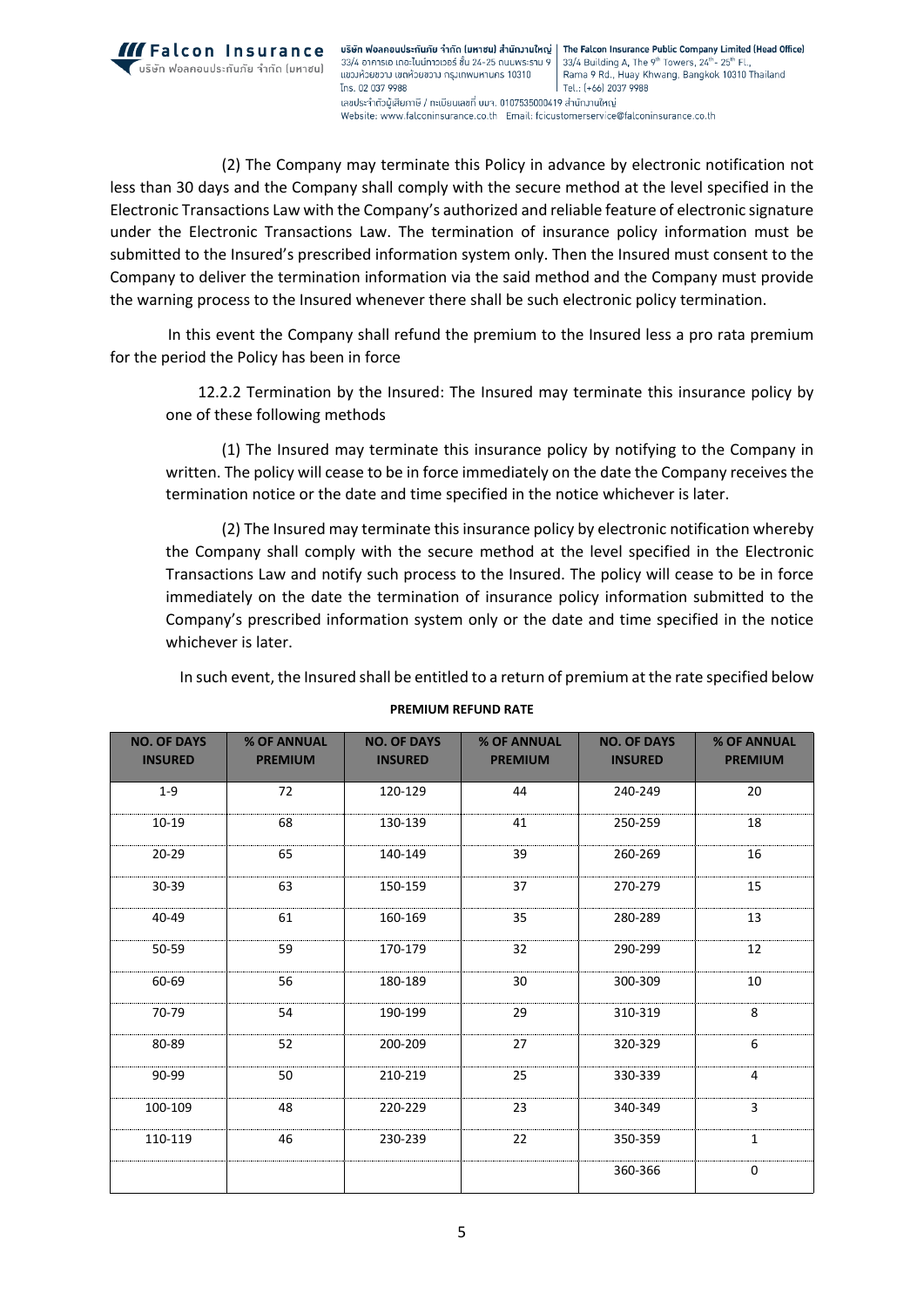

บริษัท ฟอลคอนประกันภัย จำกัด (มหาซน) สำนักงานใหญ่ | The Falcon Insurance Public Company Limited (Head Office) - รอยาการแห่งสองหาสิทธิ์ กำหนังสถานของสาราม 9<br>- 33/4 อาคารเอ เดอะไนน์ทาวเวอร์ ชั้น 24-25 ถนนพระราม 9  $33/4$  Building A, The 9<sup>th</sup> Towers,  $24<sup>th</sup> - 25<sup>th</sup>$  Fl., แขวงห้วยขวาง เขตห้วยขวาง กรุงเทพมหานคร 10310 Rama 9 Rd., Huay Khwang, Bangkok 10310 Thailand Tns. 02 037 9988 Tel.: (+66) 2037 9988 ้เลขประจำตัวผู้เสียภาษี / ทะเบียนเลขที่ บมา. 0107535000419 สำนักมานใหญ่ Website: www.falconinsurance.co.th Email: fcicustomerservice@falconinsurance.co.th

# **13. Fraudulent Claims**

The Company is not liable for any claims arising from fraud or dishonesty in any way that the Insured or the person acting on behalf of the Insured has done in order to gain benefits under this insurance policy. And the Company may reserve the right to cancel the Insurance policy immediately without returning the insurance premium.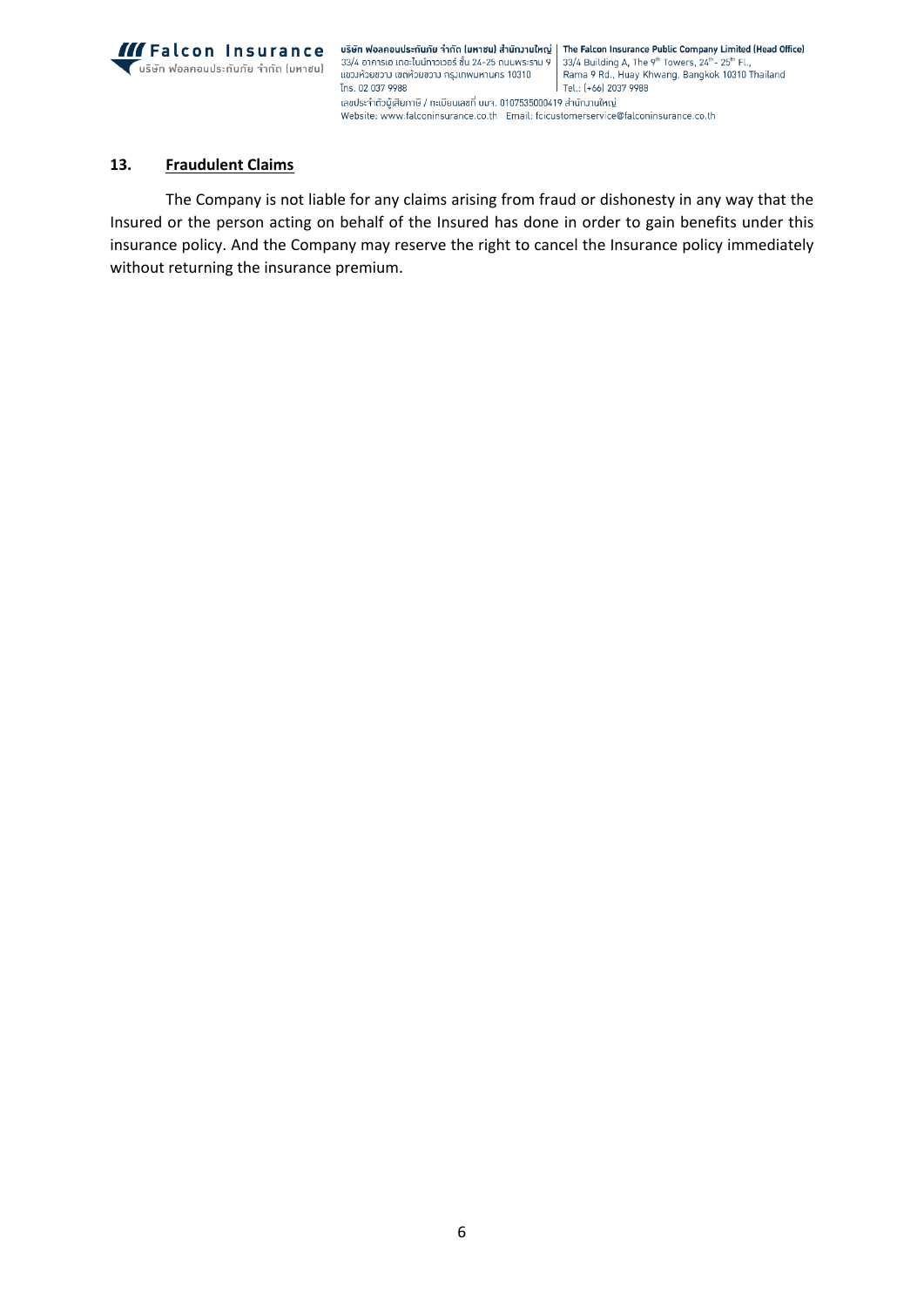

บริษัท ฟอลคอนประกันภัย จำกัด (มหาซน) สำนักงานใหญ่ | The Falcon Insurance Public Company Limited (Head Office) 33/4 อาคารเอ เดอะไนน์ทาวเวอร์ ชั้น 24-25 ถนนพระราม 9 33/4 Building A, The 9<sup>th</sup> Towers, 24<sup>th</sup>-25<sup>th</sup> Fl. Rama 9 Rd., Huay Khwang, Bangkok 10310 Thailand แขวงห้วยขวาง เขตห้วยขวาง กรุงเทพมหานคร 10310 Tns. 02 037 9988 Tel.: (+66) 2037 9988 ้เลขประจำตัวน้เสียภาษี / ทะเบียนเลขที่ บมจ. 0107535000419 สำนักงานใหญ่ Website: www.falconinsurance.co.th Email: fcicustomerservice@falconinsurance.co.th

#### **COVERAGE FOR THIRD PARTY LIABILITY**

### **1. COVERAGE**

The Company agrees to pay, on behalf of the Insured, compensation for loss or damage incurred by a third party to whom the Insured is liable under the law due to an accident arising from the Motor vehicle that being in used or is in run-way or from articles carried in or attached to the Motor Vehicle during the period of insurance. The details are as follows.

**1.1 Damage to Life, Bodily Injury, or Injury to Health** The Company shall pay compensation for the loss of life or bodily injury or injury to health of a Third Party only the exceeding limit of the Compulsory Motor Insurance maximum coverage up to the actual amount for which the Insured is legally liable to the Third Party but not exceeding the per person and per accident liability limit as specified in the Policy Schedule under the conditions specified in this clause .

 In case of loss of life or total permanent disability against a Third Party, the Company, the Insured and the claimant under this insurance policy can completely agree on the total amount of damages,

the Company shall pay compensation as follows:

1.1.1 Compensation with liability limit amount as specified in the Policy Schedule under this clause on which the limit of liability shall not be less than 500,000 Baht per person

1.1.2 In the event the limit of liability exceeds 2,000,000 Baht per person, the Company will compensate not less than 2,000,000 Baht per person while the excess of 2,000,000 Baht, the Company will compensate for the actual damage amount on which the Insured is legally liable to the Third Party

1.1.3 In the event the heir of a deceased Third Party or a Third Party sustaining totally permanent disability shall be entitled to receive the compensation from more than one Motor Insurance policy including the case of the insured Motor Vehicle being insured with multi insurers for the same casualty by entering insurance contracts simultaneously or subsequently, the Company will compensate in proportion for the total liability limit of each policy but not exceeding 2,000,000 Baht per person, for the excess of 2,000,000 Baht, the Companies will jointly compensate the actual loss for which the Insured is legally liable to the Third Party.

In the event, such Third Party sustains bodily injury or injury to health and is entitled to receive compensation from more than one Motor Insurance policy including the case of the insured Motor Vehicle being insured with multi insurers for the same casualty by entering insurance contracts simultaneously or subsequently, the Company will compensate in average clause.

Total Permanent Disability herein mean disability to the extent of being unable to perform the normal duty in the Insured's regular occupation and any other occupation totally and permanently.

Third Party referred to under 1.1 shall not include driver of the Motor Vehicle, who is legally liable, employees, spouse, parents and children of such driver

**1.2 Property Damage** The Company shall pay compensation for the third person's property damage for which the Insured must be liable under the law. The liability of the Company shall not exceed the sum insured stated in the Schedule.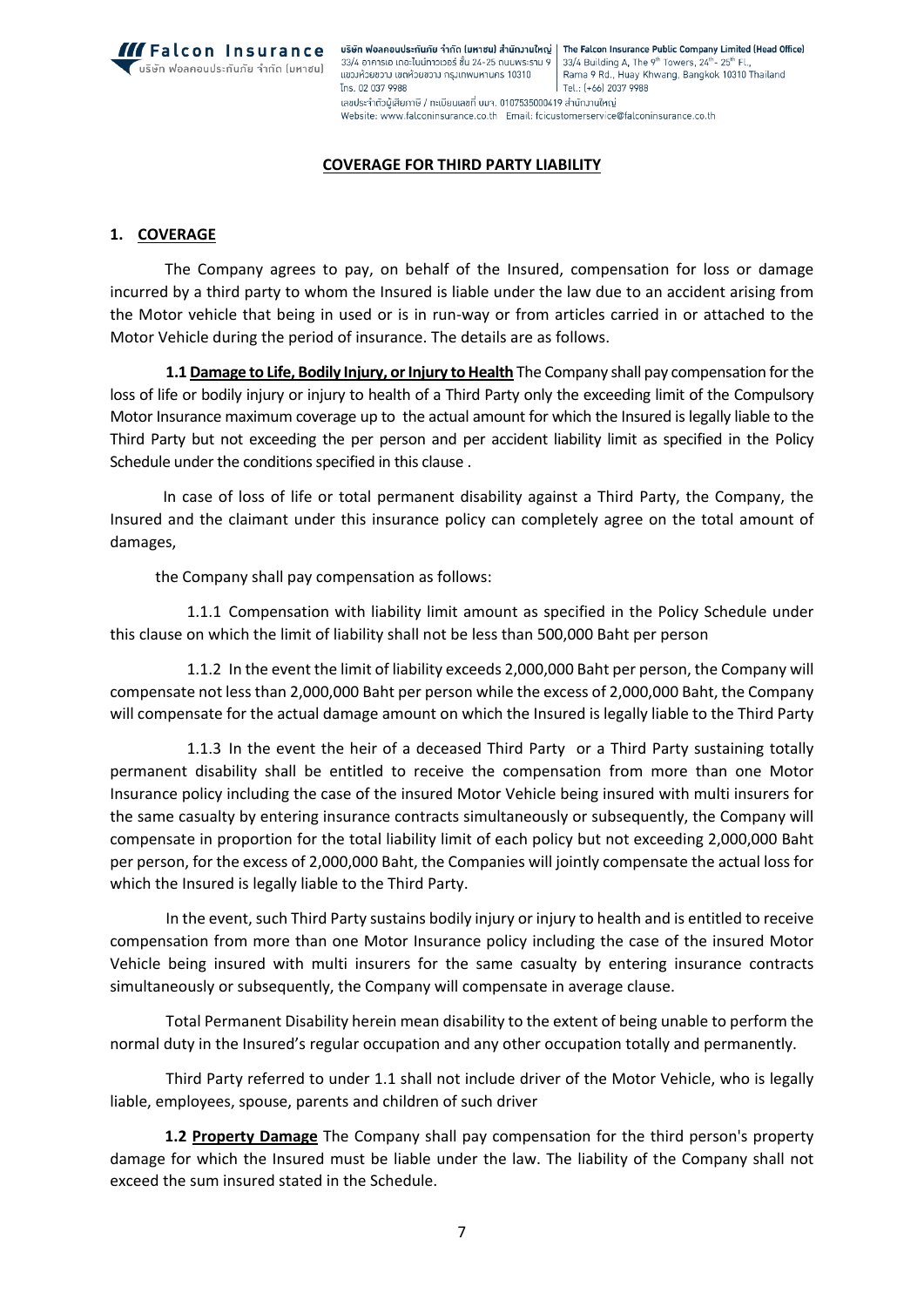

บริษัท ฟอลคอนประกันภัย จำกัด (มหาซน) สำนักงานใหญ่ | The Falcon Insurance Public Company Limited (Head Office) 33/4 อาคารเอ เดอะไนน์ทาวเวอร์ ชั้น 24-25 ถนนพระราม 9 33/4 Building A, The 9<sup>th</sup> Towers, 24<sup>th</sup>-25<sup>th</sup> Fl. แขวงห้วยขวาง เขตห้วยขวาง กรุงเทพมหานคร 10310 Rama 9 Rd., Huay Khwang, Bangkok 10310 Thailand Tns. 02 037 9988 Tel.: (+66) 2037 9988 ้ เลขประจำตัวผู้เสียภาษี / ทะเมียนเลขที่ มมจ. 0107535000419 สำนักมานใหญ่ Website: www.falconinsurance.co.th Email: fcicustomerservice@falconinsurance.co.th

 In the case of the damage incurred to the Third Party's property and there shall be the claim for Loss of Use, the Company shall pay the compensation according to the actual loss sustained for the Motor Vehicle with 7-seat maximum capacity, or for the passenger Motor Vehicle with 7-seat maximum capacity inclusive of the driver, at the rate of not less than 500 Baht per day; and, not less than 700 Baht per day for the public passenger Motor Vehicle of maximum 7 seats inclusive of the driver; and at the rate of not less than 1,000 Baht per day for both Motor Vehicle with more than 7 seats, or the public passenger Motor Vehicle of more than 7 seats inclusive of the driver.

 In the case, such Third Party is entitled to receive compensation from more than one Motor Insurance Policy, the Company shall be liable to pay compensation in average clause.

### **The following properties are excluded:**

**(A) property which belongs to, is in the care of, under control of, or in possession of the Insured, the driver whom is at fault by law, including spouse, father, mother or child of the insured or the driver.;**

**(B) weighing station, bridge, train bridge, road, runway, walkway, field, or anything underneath caused by vibration or weight of the Motor Vehicle, or weight of the load on the Motor Vehicle;**

**(C) article or property carried into a Motor Vehicle, or property loaded in a Motor Vehicle, or being lifted up and down from the Motor Vehicle, or property in the Motor Vehicle lifted from one place to another place; and**

**(D) property damaged by leaking of a toxic chemical carried, or hazardous substance carried in the Motor Vehicle, except leaking which arises from an accident or leaking of gas or fuel for operating the Motor Vehicle.**

# **2. DEDUCTIBLE**

The Insured is liable to pay the Deductible for Each Accident as follows:

(A) First 2,000 Baht for property damage if using the Motor Vehicle at a time an accident happened outside the scope as stated in the Schedule.

(B) Deductible amount as stated in the Schedule.

(C) First 2,000 Baht for the third party's property damage, if it is named-driver insurance, if such damage is the fault of the driver of the Motor Vehicle who is not the named driver.

If the Insured must be liable for more than one Deductible item, it is deemed that each Deductible is a separate Deductible.

If the Insured is liable for Deductible as stated in (A), (B), and (C), the Company shall advance payment on behalf of the Insured. The Insured must reimburse such payment to the Company within seven days from the date of receiving the demand letter from the Company.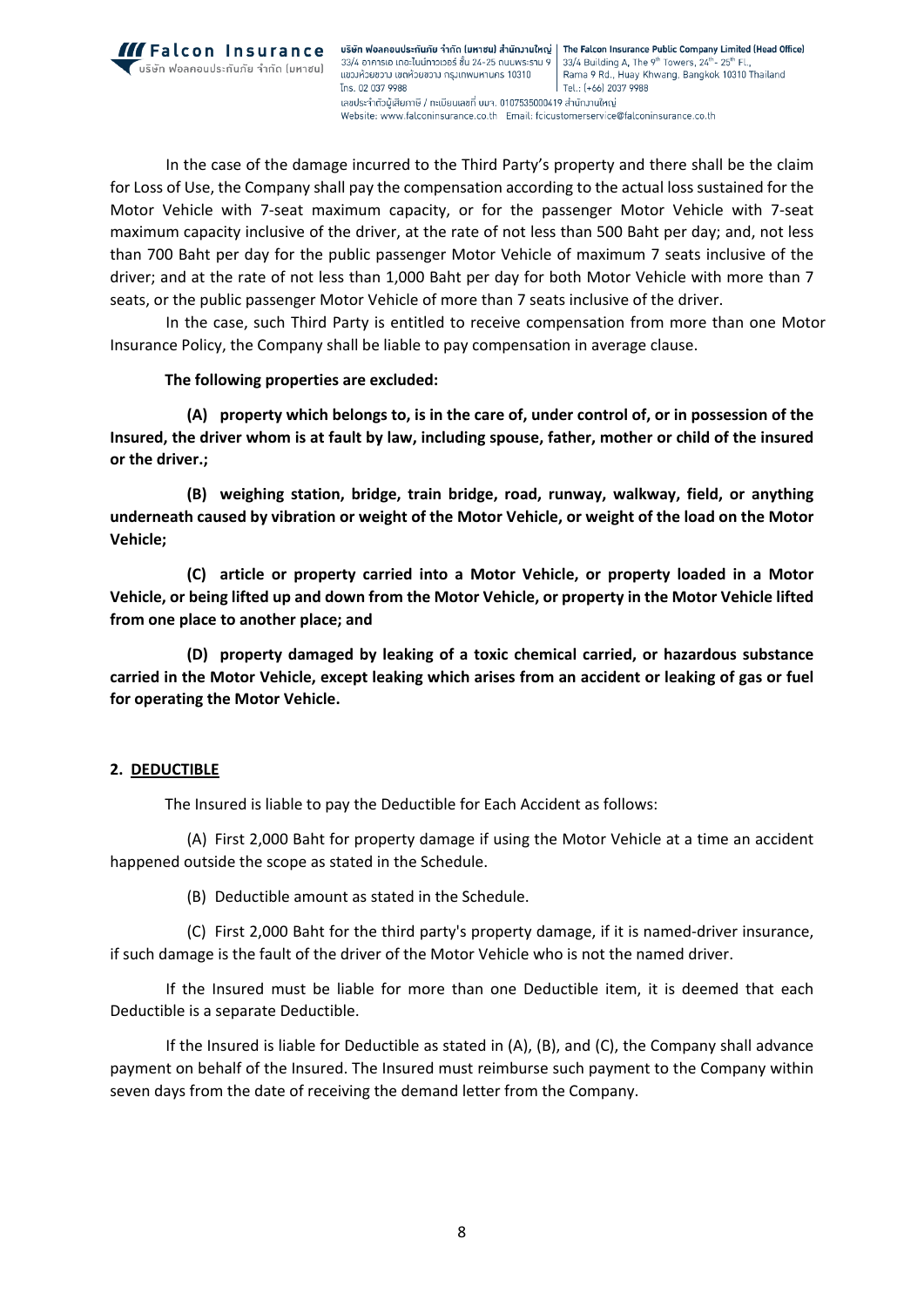

## **3. LEGAL EXPENSE**

If the Insured is sued in a court to pay compensation which is covered by this Policy, the Company shall defend the case on behalf of the Insured at the expense of the Company, unless the Company has already paid compensation of the full sum insured to the insured before such lawsuit.

### **4. COVERAGE OF THE LIABILITY OF THE DRIVER**

The Company shall treat any person driving the Motor Vehicle with the Insured's permission as if such person were the Insured, provided that:

4.1 such person shall perform as if that person were the Insured and shall be subject to the provisions of this Policy; and

4.2 such person is not compensated by any other insurance policy, or is compensated but not adequately, then the Company shall pay compensation only for the portion of the damages in excess of the amount paid under the other insurance policy.

### **5. COVERAGE OF THE LIABILITY OF THE PASSENGER**

This Policy provides coverage for the passenger's liability when the passenger is liable from the Motor vehicle that being in use or is in run-way due to loading or installing objects in that Motor Vehicle which have been covered by this Policy, provided that such passenger is not compensated by any other insurance policy, or is compensated but not adequately, in which case the Company shall then pay compensation only for the portion of the damages in excess of the amount paid under the other insurance policy.

### **6. COVERAGE OF THE EMPLOYER**

This Policy provides coverage to the employer who is not the Insured, when the employer is liable for the employee's use of the Motor Vehicle in the course of the employment within the terms and conditions of this Policy, provided that:

6.1 the employer shall perform in accordance with the provisions of the policy;

6.2 the employer is not compensated by any other insurance policy, or is compensated but not adequately, then the Company shall pay compensation only for the portion of the damages in excess of the amount paid under the other insurance policy.

6.3 this coverage shall not increase the sum insured under the Policy.

#### **7. GENERAL EXCLUSIONS**

**The coverage in this section does not cover the liability arising from:**

**7.1 use of the Motor Vehicle outside the territorial limits of the Policy;**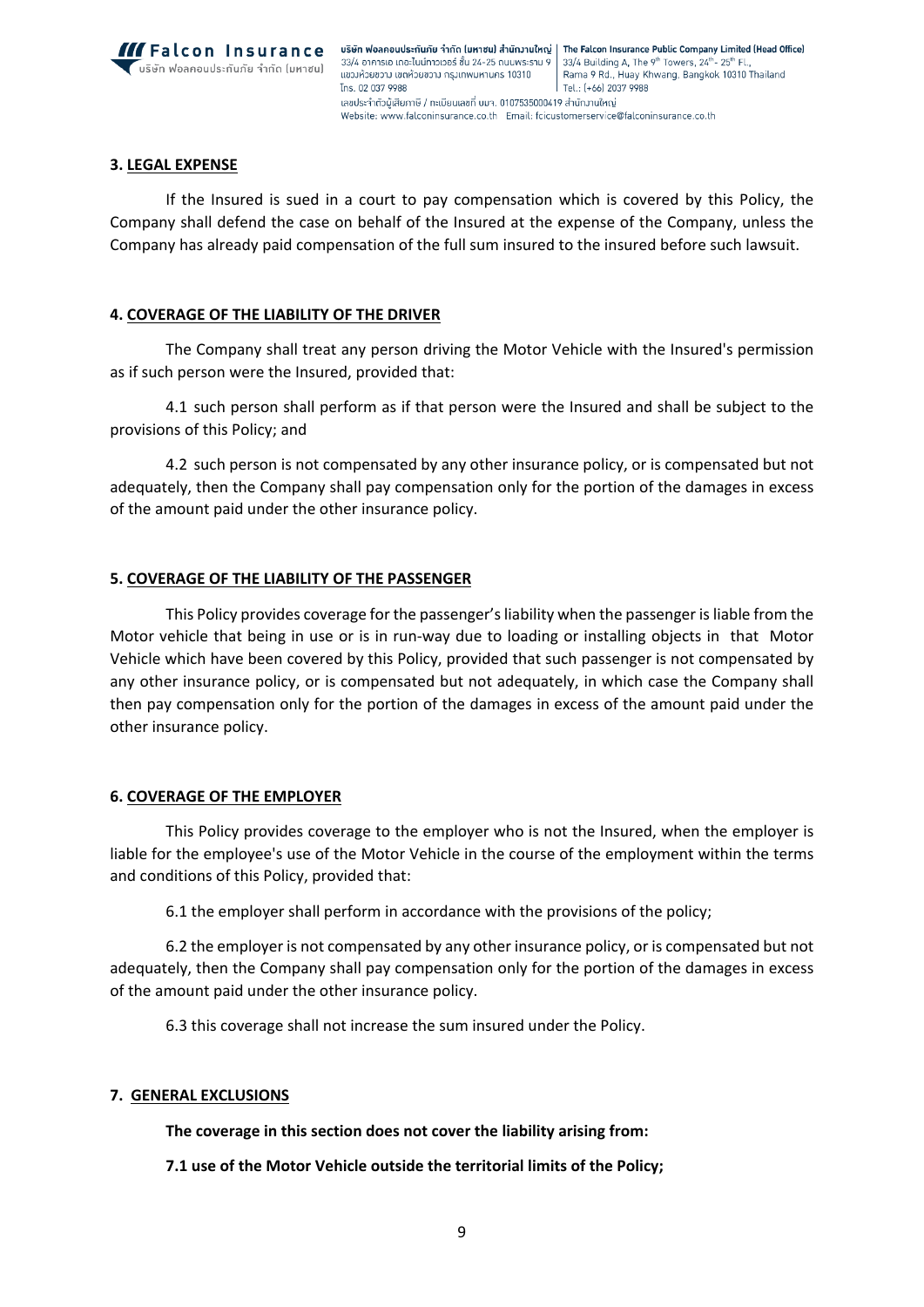

**7.2 use of the Motor Vehicle for an illegal purpose, e.g. robbery or carrying of drugs regardless of whether or not the Motor Vehicle has been modified or used to escape from a criminal offense or escape from the search or arrest of the officers etc.**

**7.3 use of the Motor Vehicle for racing;**

**7.4 use of the Motor Vehicle for towing or pushing a vehicle or any other property except if the Motor Vehicle that is being towed or pushed is also insured by the Company or the Motor Vehicle is specially built for towing purposes, or the Motor Vehicle is adapted with the connecting braking system;**

**7.5 contractual liability or records on which the Driver made and agreed if there were no such contract or records, such liability would not have existed.**

**7.6 Driving by a person who, while driving, has been considered drunk or intoxicated under the Road Traffic Law as follows;**

 **7.6.1 Having blood alcohol content exceeding 50 milligram percent or** 

 **7.6.2 Having blood alcohol content exceeding 20 milligram percent, in the case of driving by a person under the age of twenty or by a person with a temporary driving license or by a person who doesn't have a driving license or under the process of suspension or revocation of driving license or** 

 **7.6.3 In the event of not consent to the traffic officer, investigator or police officer to have alcohol testing causing being prosecuted for driving while intoxicated or intoxicated with other substance under the Road Traffic Law and the driver finally admits or the court has final verdict to punish such offense.**

 **7.7 Driving by a person while driving with substance abuse according to the Narcotics law or containing with psychotropic substances under the Psychotropic Substance and Nerve Law in consequence of being prosecuted under the Road Traffic Law and the driver finally admits or the court has final verdict to punish such offense.**

### **8. SPECIAL CONDITION**

Subject to the limits of liability stated in the Schedule, the Company shall not raise the invalidity of the Policy or the gross negligence of the Insured, or clause 7.1, 7.2, 7.3, 7.4, 7.5, or General Conditions, except clause 3 of General Conditions, as a defense against a third party for the purpose of denying the liability under clause 1.1 of this section.

The Company shall not raise clause 7.6 and 7.7 as a defense against a third party for the purpose of denying the liability under clause 1.1 and 1.2 of this section.

If the Company is not liable by law or under this Policy to the Insured, but the Company has paid compensation under paragraphs one and two, for the liability of the Insured to the third party, the Insured must reimburse such compensation to the Company within seven days from the date of receiving a demand letter from the Company.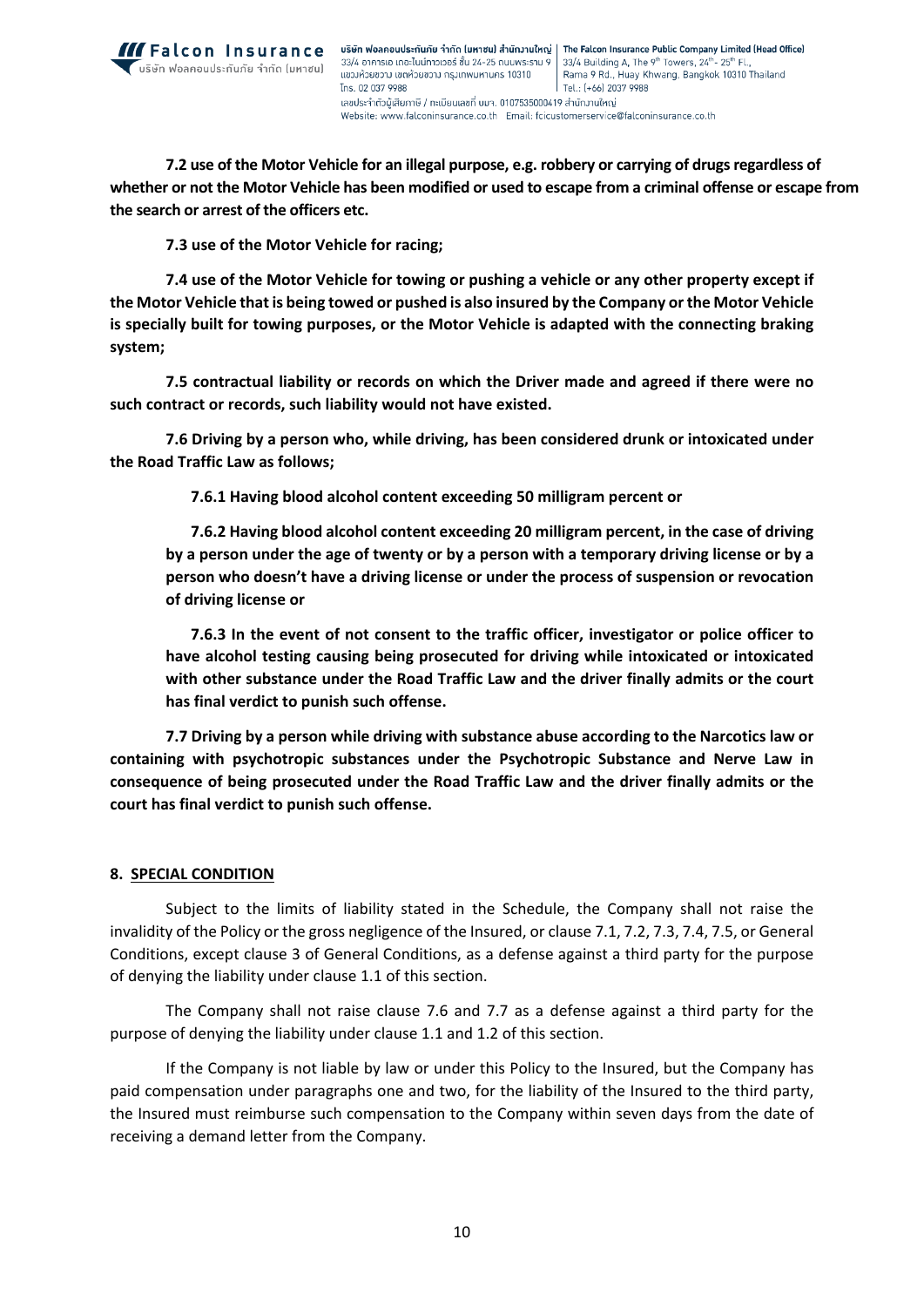

### **COVERAGE FOR LOSS OF OR FIRE DAMAGE TO THE MOTOR VEHICLE**

#### **1. COVERAGE**

Loss of Motor Vehicle The Company shall pay compensation if the Motor Vehicle, or any part of the Motor Vehicle including equipment, decoration or accessories fitted to the Motor Vehicle in accordance with the Motor Vehicle manufacturer's standard specification or dealership sales, or additional equipment and decoration which the Insured has informed the Company, is lost, which arises from theft, robbery, gang robbery or embezzlement, or the Motor Vehicle is damaged due to any offense or an attempt to commit such offense but excluding the theft loss arising from fraudulence.

Fire Damage to Motor Vehicle The Company shall pay compensation if the Motor Vehicle is damaged due to fire regardless of whether the Motor Vehicle was in a fire by itself or as a consequence of such other cause.

#### **2. COMPENSATION FOR DAMAGE OR LOSS OF THE MOTOR VEHICLE**

**2.1 In the event the Motor Vehicle is lost,** due to theft, robbery, gang robbery or embezzlement, the Company agrees to pay compensation in the full amount of the sum insured as stated in the Schedule. The Insured or the beneficiary, as the case must transfer ownership of the Motor Vehicle to the Company immediately at the expense of the Company, and the Policy shall be considered terminated.

In the event the Company has recovered the Motor Vehicle, the Company shall send a written notice to the Insured by registered mail within 7 days from the date of recovery at the Insured's last known address, and the **Company** agrees to permit the Insured to exercise the rights as follows:

2.1.1 To take back the Motor Vehicle: The Insured must return the amount of compensation to the Company. In the event the Motor Vehicle is damaged, but not totally damaged the Company shall have the Motor Vehicle repaired at the expense of the Company before returning the Motor Vehicle to the Insured; or

2.1.2 To waive the right to take the Motor Vehicle back.

The Insured must notify the Company within 30 days from the date of receiving the notice from the Company if the Insured desires to take the Motor Vehicle back. If the Insured fails to notify the Company within such period, it shall be deemed that the Insured does not desire to take the Motor Vehicle back.

**2.2 In the event the Motor Vehicle is a Total Loss,** the Company shall pay compensation in the full amount of the sum insured as stated in the Schedule.

Total Loss means a Motor Vehicle which suffers damage to the extent that it is no longer capable of being repaired, or the damage is not less than 70% of the value of the Motor Vehicle at the time of the damage*.*

If the sum insured is not less than 80% of the market value of the Motor Vehicle at the time of this insurance agreement, either the Insured or the beneficiary, as the case may be, shall transfer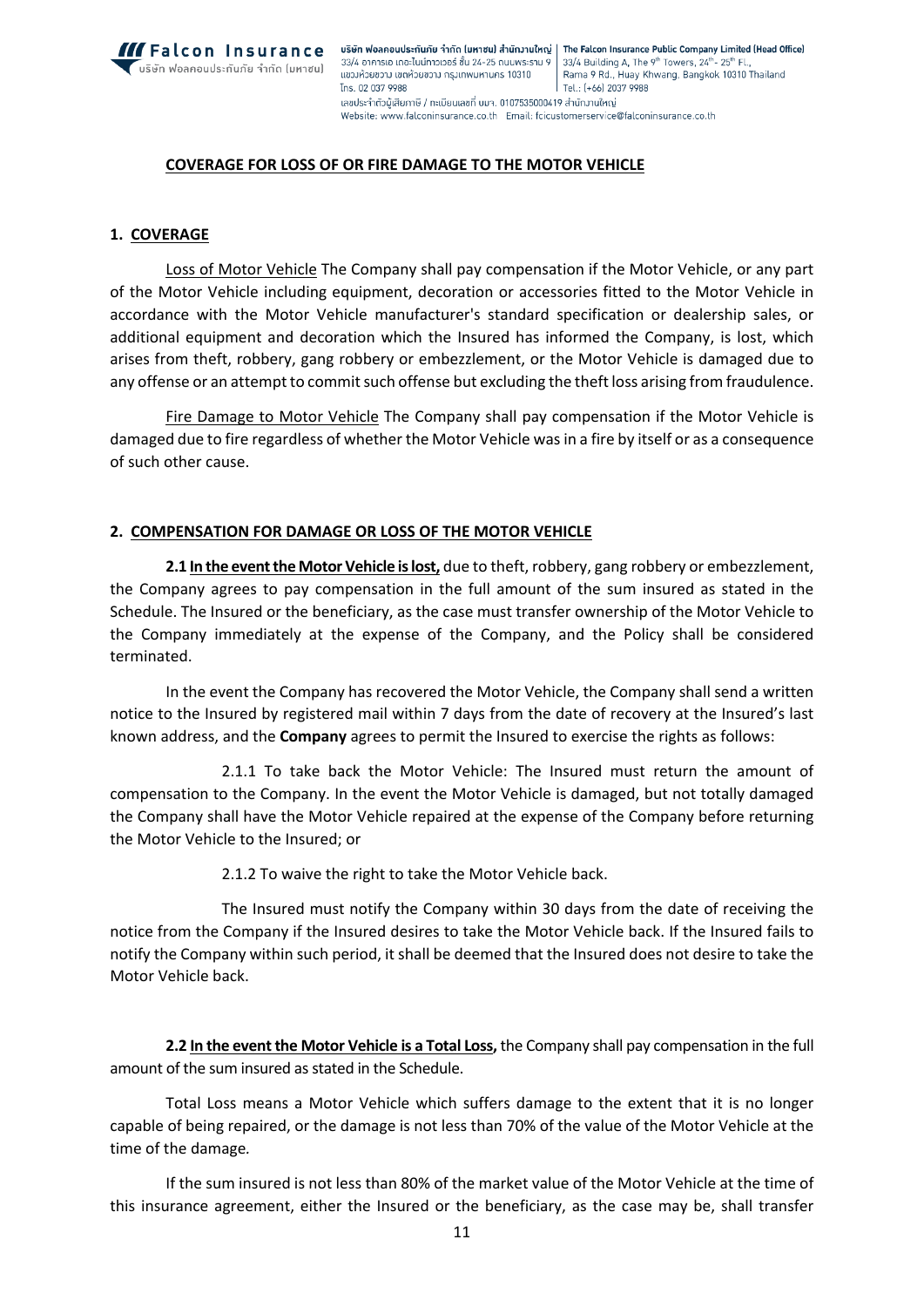

ownership of the Motor Vehicle to the Company immediately at the Company's expense and the Policy shall be considered terminated.

**2.3 In the event the Motor Vehicle is damaged but not a Total Loss, or is a partial lost,** the Company and the Insured may agree to have the Motor Vehicle repaired, or replaced with another Motor Vehicle in the same condition including parts and accessories, or agree on compensation for such damage or loss.

If the repair of the Motor Vehicle or the amount of compensation cannot be settled, the standard price specified by the Thai General Insurance Association with the Insurance Accredited Garage Association and the Auto Repair Association of Thailand shall be applied which have been approved by the Registrar.

### **Limits of Liability**

If spare parts are required to be shipped from abroad, the Company shall be liable for no more than the price of imported parts shipped by sea.

# **3. MOVING AND CARE EXPENSES**

In case the Motor Vehicle is damaged by fire, the Company shall pay for the actual care and moving cost of such Motor Vehicle from the date of the incident until the repair or compensation payment is completed, but such cost shall not exceed 20% of the cost of repairs.

# **4. WAIVER OF SUBROGATION**

In the event damage or loss to the Motor Vehicle arose when a person other than the Insured used the Motor Vehicle with the Insured's permission, the Company waives the rights of subrogation against such person, except when the Motor Vehicle was delivered to and used by a person from an automotive repair service, cleaning service, maintenance service or automotive parts or accessories service.

### **5. EXCLUSIONS**

### **This insurance does not cover loss or fire incurred from:**

**5.1 damage or loss from theft or embezzlement** by a spouse or the persons who are living together as husband and wife without a marriage registration or a person who is a business partner with the Insured or the guarantor of car hire purchase contract or the persons who are authorized to use or possess the Motor Vehicle according to the loan agreement, leasing agreement, a hire purchase agreement, or pledge agreement, or by individuals who are entering into such agreements regardless of whether the said persons have the real intention to enter into the said contracts or not.

# **5.2 use of the Motor Vehicle outside the territorial limits of the Policy.**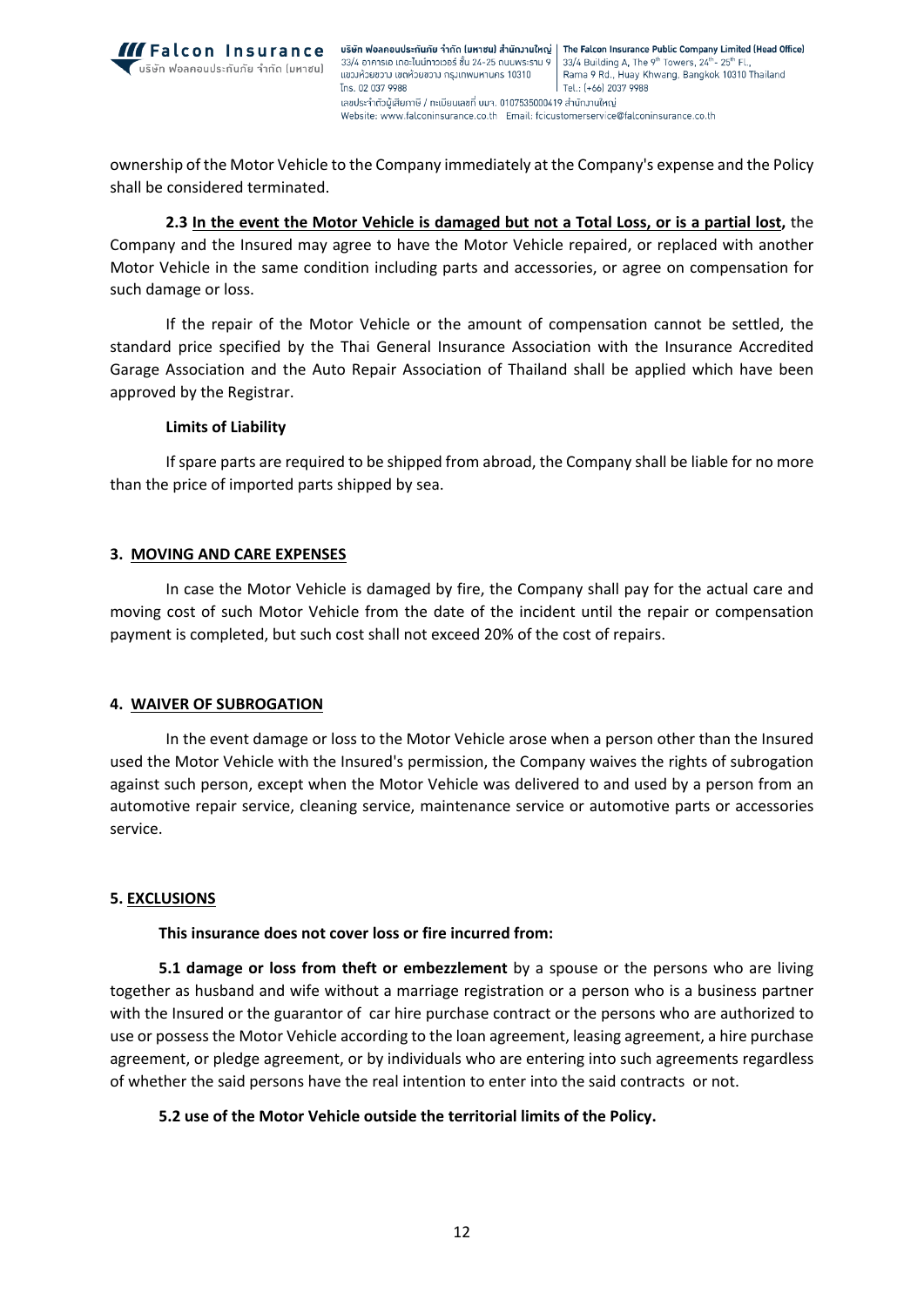

**IFALCON INSUFANCE** USBEN WOANDULS: ทันภัย จำกัด (มหาชน) สำนักงานใหญ่ | The Falcon Insurance Public Company Limited (Head Office) 33/4 อาคารเอ เดอะไนน์ทาวเวอร์ ชั้น 24-25 ถนนพระราม 9 33/4 Building A, The 9<sup>th</sup> Towers, 24<sup>th</sup>-25<sup>th</sup> Fl. Rama 9 Rd., Huay Khwang, Bangkok 10310 Thailand แขวงห้วยขวาง เขตห้วยขวาง กรุงเทพมหานคร 10310 Tns. 02 037 9988 Tel.: (+66) 2037 9988 ้เลขประจำตัวผู้เสียภาษี / ทะเบียนเลขที่ บมา. 0107535000419 สำนักมานใหญ่ Website: www.falconinsurance.co.th Email: fcicustomerservice@falconinsurance.co.th

### **COVERAGE FOR DAMAGE TO MOTOR VEHICLE**

## **1. COVERAGE**

The Company shall pay compensation for damage to the Motor Vehicle arising during the period of insurance including damage to equipment, decorations or accessories fitted to the Motor Vehicle in accordance with the motor vehicle manufacturer's standard specification or dealership sales, or additional equipment and decoration which the Insured informed the Company, but not including damage from fire.

The Company's limit of liability shall not exceed the sum insured stated in the Schedule.

Fire means damage to the Motor Vehicle resulting from fire regardless of whether the Motor Vehicle was in a fire by itself or as a consequence of any other cause.

# **2. COMPENSATION FOR DAMAGE TO THE MOTOR VEHICLE**

2.1 In the event the Motor Vehicle is a Total Loss, the Company shall pay compensation in the full amount of the sum insured as stated in the Schedule.

If the sum insured is not less than 80% of the market value of the Motor Vehicle at the time of this insurance agreement, either the Insured or the beneficiary, as the case may be, shall transfer ownership of the Motor Vehicle to the Company at the Company's expense and the Policy shall be considered terminated.

Total Loss means a Motor Vehicle which suffers damage to the extent that it is no longer capable of being repaired, or the damage is not less than 70% of the value of the Motor Vehicle at the time of the damage*.*

2.2 In the event the Motor Vehicle is damaged but not a Total Loss, the Company and the Insured may agree to have the Motor Vehicle repaired, or replaced with another Motor Vehicle in the same condition including parts and accessories, or agree on compensation for such damage or loss.

If the repair of the Motor Vehicle or the amount of compensation cannot be settled, the standard price specified by the Thai General Insurance Association with the Insurance Accredited Garage Association and the Auto Repair Association of Thailand shall be applied which have been approved by the Registrar.

### **Limits of Liability**

If spare parts are required to be shipped from abroad, the Company shall be liable for no more than the price of imported parts shipped by sea.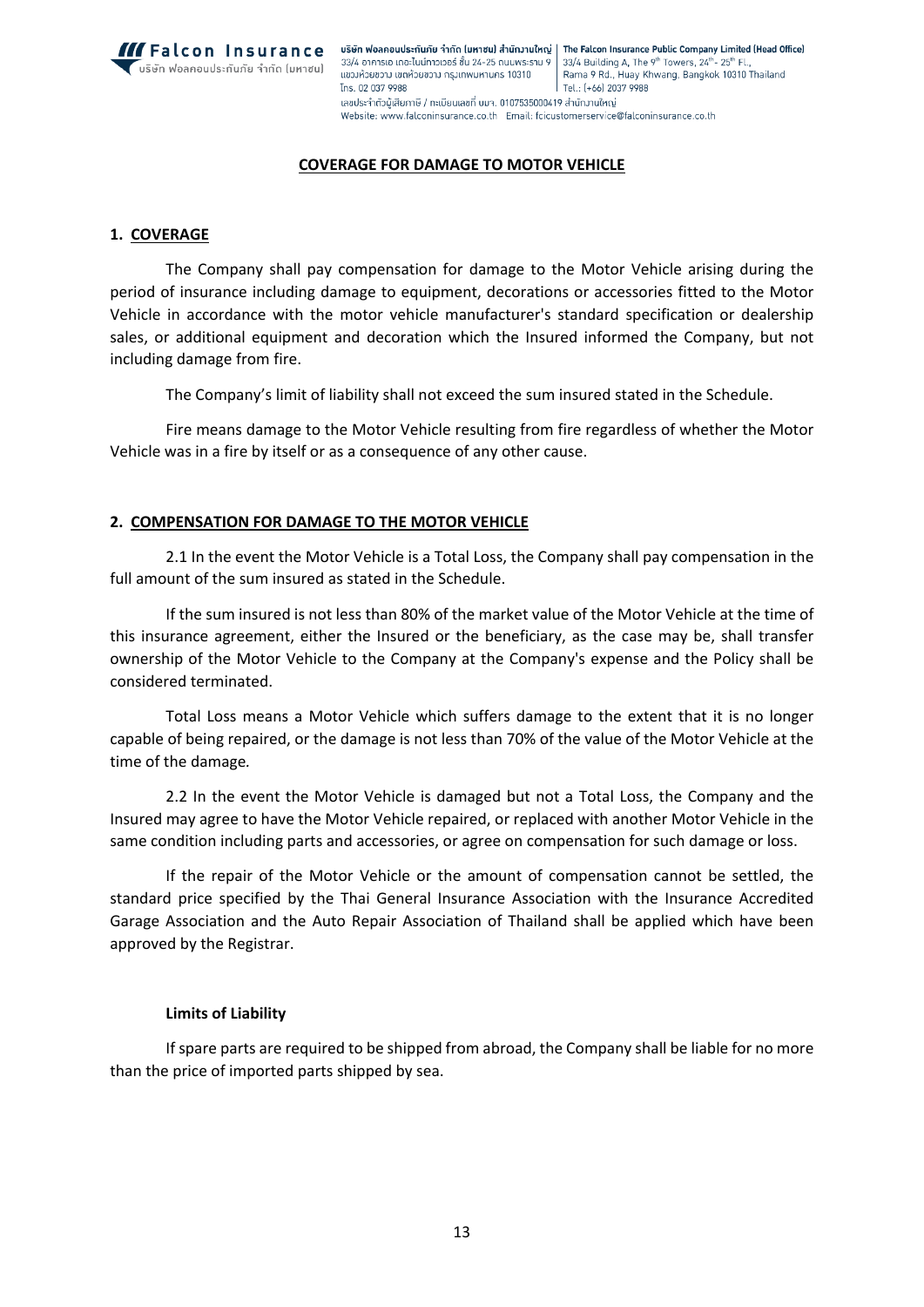

### **3. MOVING AND CARE EXPENSES**

In case the Motor Vehicle is damaged which covered under this Policy, the Company shall pay for the actual care and moving cost of such Motor Vehicle from the date of the incident until the repair or compensation payment is completed, but such cost shall not exceed 20% of the cost of repairs.

#### **4. DEDUCTIBLE**

The Insured is liable to pay the Deductible for Each Accident as follows:

(A) First 1,000 Baht for damage not arising from a collision or overturning, or in case the Insured is not able to identify the adverse party.

(B) Deductible amount as stated in the Schedule.

(C) First 6,000 Baht for damage to the Motor Vehicle arising from collision or overturning in case it is named-driver insurance and the driver who was driving the Motor Vehicle at the time of the incident was not the named driver as specified in the Policy.

If the Insured must be liable for more than one Deductible item, it is deemed that each Deductible is a separate Deductible.

The Insured is not liable to pay a deductible as mentioned in (B), and (C), if the damage arose from a third party's act and such third party who is at fault is known, resulting in subrogation.

If the Insured is liable for a Deductible as stated in (A), (B), and (C), the Company shall advance payment on behalf of the Insured. The Insured must reimburse such payment to the Company within seven days from the date of receiving the demand letter from the Company.

#### **5. CARE OF THE MOTOR VEHICLE**

The Insured shall be liable for any additional damage or damage from another accident due to the use of the Motor Vehicle prior to a necessary repair, or disregarding proper care of the Motor vehicle when involved in an accident or engine failure.

#### **6. WAIVER OF SUBROGATION**

In the event damage or loss to the Motor Vehicle arose when a person other than the Insured used the Motor Vehicle with the Insured's permission, the Company waives the rights of subrogation against such person, except when the Motor Vehicle was delivered to and used by a person from an automotive repair service, cleaning service, maintenance service or automotive parts or accessories service.

### **7. EXCLUSIONS OF OWN DAMAGE**

**This Policy does not cover**

**7.1 depreciation or wear and tear of the Motor Vehicle;**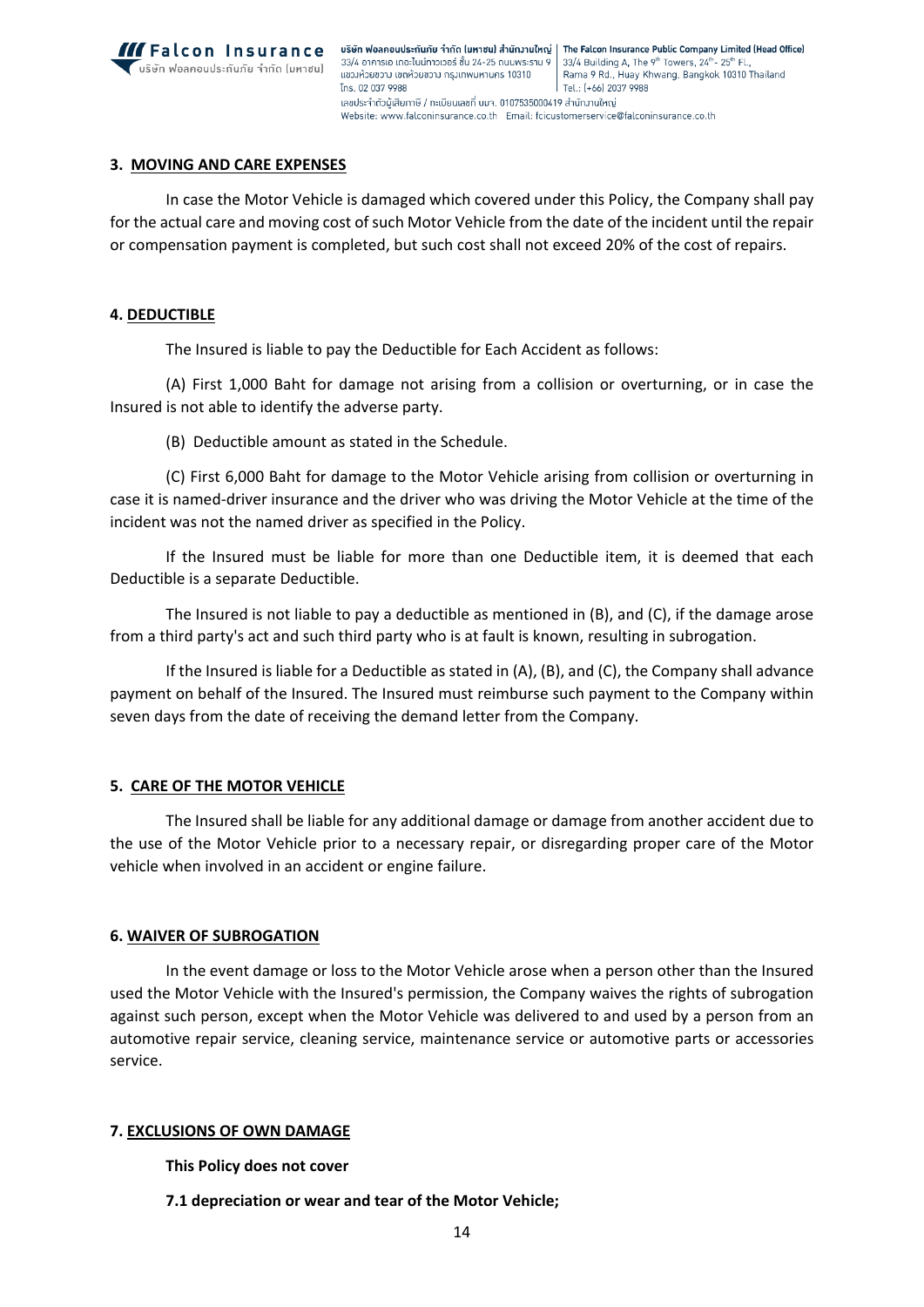

**7.2 mechanical breakdowns, or mechanical or electronic failures which are not due to an external accident;**

**7.3 damage to the Motor Vehicle caused directly by overloading or exceeding the number of passengers limited by law, which is not due to an external accident;**

**7.4 damage to tires caused by braking, punctures, cuts or bursts unless damage occurs to another part of the Motor Vehicle at the same time; or**

**7.5 loss of use of the Motor Vehicle, unless such loss is caused by the Company delaying the repair, or taking unnecessary time to repair the Motor Vehicle without good reason.**

#### **8. EXCLUSIONS OF USE**

**The coverage in this section does not cover the liability arising from:**

**8.1 use of the Motor Vehicle outside the territorial limits of the Policy;**

**8.2 use of the Motor Vehicle for an illegal purpose, e.g. robbery or carrying of drugs**

**regardless of whether or not the Motor Vehicle has been modified or used to escape from a criminal offense or escape from the search or arrest of the officers etc.**

**8.3 use of the Motor Vehicle for racing;**

#### **9. OTHER EXCLUSIONS**

**This insurance also does not cover:**

**9.1 use of the Motor Vehicle for towing or pushing a vehicle or any other property except if the Motor Vehicle that is being towed or pushed is also insured by the Company or the Motor Vehicle is specially built for towing purposes or the Motor Vehicle is adapted with the connecting braking system;**

**9.2 use of the Motor Vehicle outside the scope as stated in the Schedule;**

**9.3 Driving by a person who, while driving, has been considered drunk or intoxicated under the Road Traffic Law as follows;**

**9.3.1 Having blood alcohol content exceeding 50 milligram percent or** 

**9.3.2 Having blood alcohol content exceeding 20 milligram percent in the case of driving by a person under the age of twenty or by a person with a temporary driving license or by a person who doesn't have a driving license or under the process of suspension or revocation of driving license or** 

**9.3.3 In the event of not consent to the traffic officer, investigator or police officer to have alcohol testing causing being prosecuted for driving while intoxicated or intoxicated with other substance under the Road Traffic Law and the driver finally admits or the court has final verdict to punish such offense.**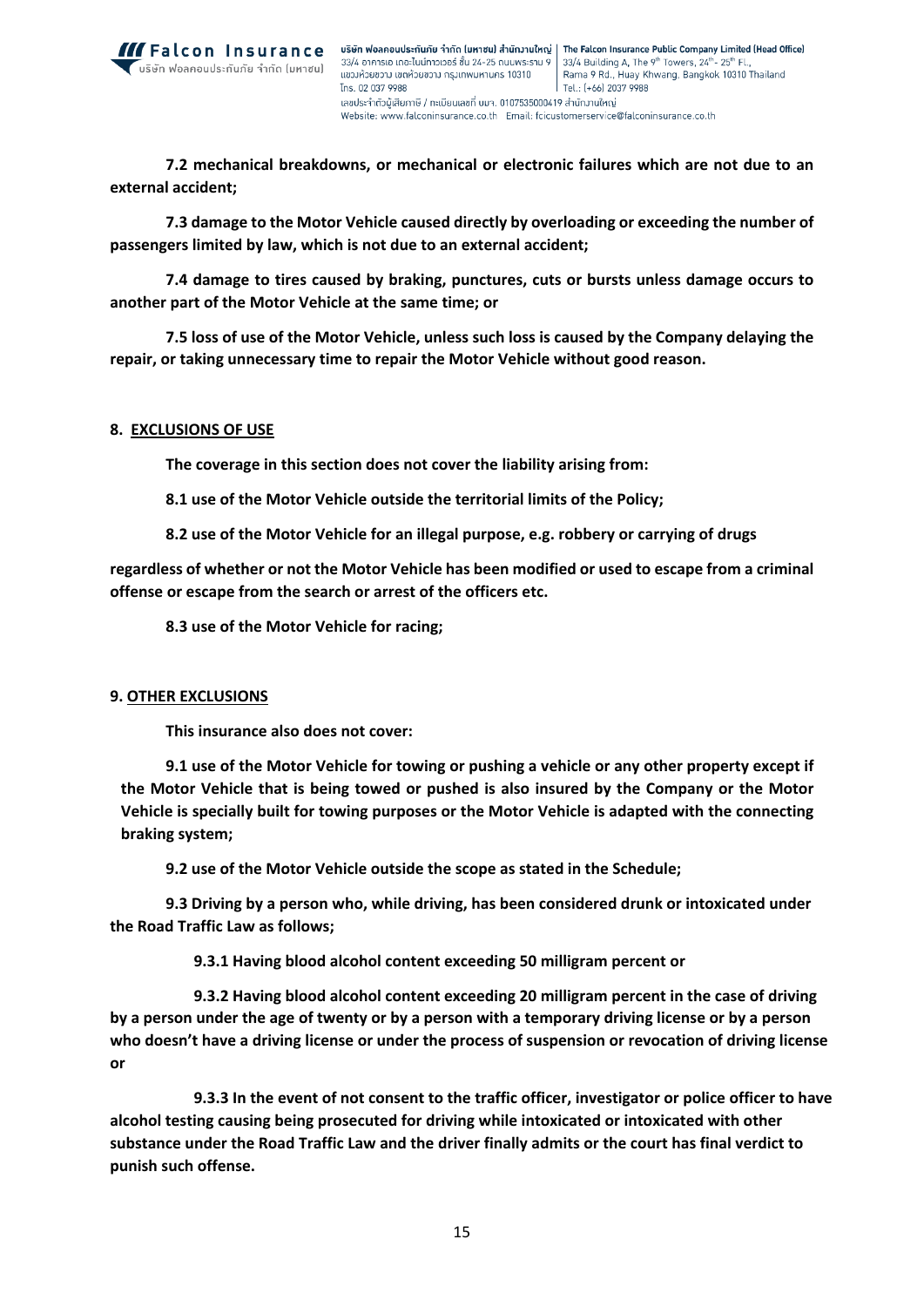

**9.4 Driving by a person while driving with substance abuse according to the Narcotics law or containing with psychotropic substances under the Psychotropic Substance and Nerve law in consequence of being prosecuted under the Road Traffic Law and the driver finally admits or the court has final verdict to punish such offense.**

**9.5 Driving by a person who has never obtained a license to drive any motor vehicle, or who has obtained it before but is disqualified to drive by law, or uses a driving license for motorcycle to drive a motor vehicle.**

**The exclusions as stated in 9.1, 9.2, 9.3, 9.4 and 9.5 do not apply in the event the damage of the Motor Vehicle is not due to the negligence of the driver of the Motor Vehicle under this Policy.** 

**However, in the event the Policy specifies a named driver, the exclusion in 9.5 does not apply if the driver at the time of the accident is the same person as specified in the Schedule.**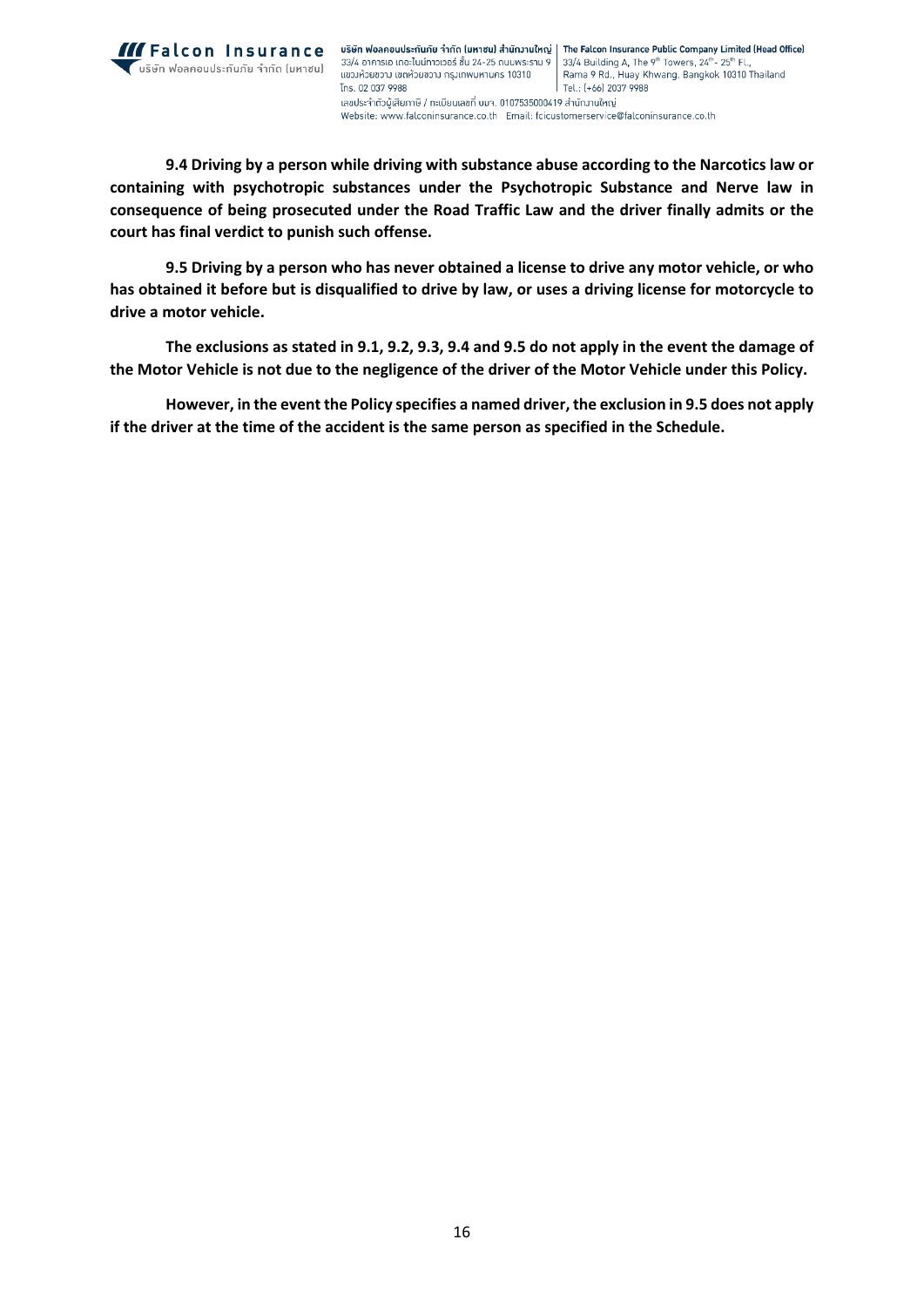

**IFALCON INSUFANCE** USBN WOANDULSERING (UMTOL) AND THE Falcon Insurance Public Company Limited (Head Office) 33/4 อาคารเอ เดอะไนน์ทาวเวอร์ ชั้น 24-25 ถนนพระราม 9 33/4 Building A, The 9<sup>th</sup> Towers, 24<sup>th</sup>-25<sup>th</sup> Fl., Rama 9 Rd., Huay Khwang, Bangkok 10310 Thailand แขวงห้วยขวาง เขตห้วยขวาง กรุงเทพมหานคร 10310 Tns. 02 037 9988 Tel.: (+66) 2037 9988 ้เลขประจำตัวผู้เสียภาษี / ทะเบียนเลขที่ บมา. 0107535000419 สำนักมานใหญ่ Website: www.falconinsurance.co.th Email: fcicustomerservice@falconinsurance.co.th

#### **Endorsement of Additional Coverage**

**Personal Accident Insurance (MV 01)**

For the use of this endorsement,

| <b>The Covered Person</b>         | means | any driver and/or any passenger as per the amount<br>stated in the Schedule, who is in or driving or<br>entering into or alighting from the Motor Vehicle.                                 |
|-----------------------------------|-------|--------------------------------------------------------------------------------------------------------------------------------------------------------------------------------------------|
| <b>Accident</b>                   | means | an event suddenly occurs; such occurrence caused<br>by the external factors and give rise to the Covered<br>Persons unintentionally and unexpected result<br>including murder and assault. |
| <b>Total Permanent Disability</b> | means | disability to the extent of being unable to engage in<br>any occupation or work for remuneration totally and<br>permanently.                                                               |
| Loss of Sight of eye              | means | complete blindness that cannot be cured.                                                                                                                                                   |
| <b>Permanent Disability</b>       | means | disability to the extent of being unable to engage in<br>any occupation or work for remuneration totally and<br>permanently.                                                               |
| <b>Temporary Disability</b>       | means | disability to the extent of being unable to perform<br>duty pertaining to occupation totally for a period.                                                                                 |

It is agreed that this policy has been extended to cover as follows:

The Company will pay compensation for loss of bodily injury of the Covered Person caused by an Accident that results in the following:

### **Coverage 1: Loss of Life**

If the bodily injury causes loss of life to the Covered Person within 180 days from the date of Accident, or the hospital admission as an in-patient for continuous treatment and death from such injury, the Company will pay compensation in accordance with the sum insured stated in the Schedule to the heir of the Covered Person.

### **Coverage 2: Loss of Hand, Loss of Foot and Loss of Sight**

If the bodily injury does not cause loss of life of the Covered Person within 180 days from the date of Accident, but does result in the Total Permanent Disability within 180 days from the date of Accident or does cause the Covered Person to admit into a hospital as an in-patient for continuous treatment and Total Permanent Disability as shown below, the Company will pay compensation to the Covered Person as follows:

100% of the sum insured for loss of both hands from the wrists, or feet from the ankles, or sight of both eyes.

100% of the sum insured for loss of one hand from the wrist and one foot from the ankle.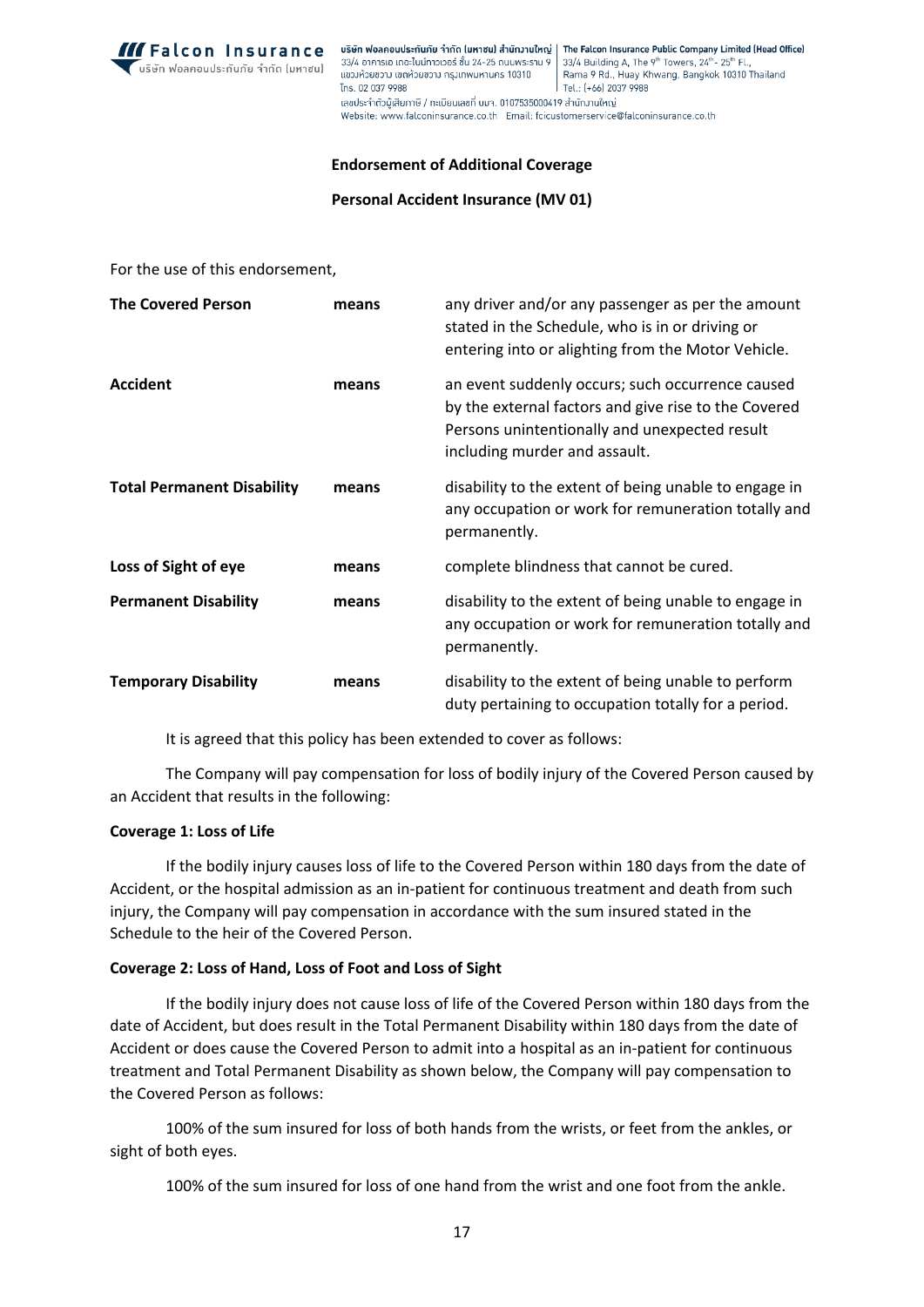

**IFALCON INSUFANCE** USBEN WOANDULS: ทันภัย จำกัด (มหาชน) สำนักงานใหญ่ | The Falcon Insurance Public Company Limited (Head Office) 33/4 อาคารเอ เดอะไนน์ทาวเวอร์ ชั้น 24-25 ถนนพระราม 9 33/4 Building A, The 9<sup>th</sup> Towers, 24<sup>th</sup>-25<sup>th</sup> Fl. Rama 9 Rd., Huay Khwang, Bangkok 10310 Thailand แขวงห้วยขวาง เขตห้วยขวาง กรุงเทพมหานคร 10310 Tns. 02 037 9988 Tel.: (+66) 2037 9988 ้ เลขประจำตัวผู้เสียภาษี / ทะเมียนเลขที่ มมจ. 0107535000419 สำนักมานใหญ่ Website: www.falconinsurance.co.th Email: fcicustomerservice@falconinsurance.co.th

100% of the sum insured for loss of one hand from the wrist and sight of one eye. 100% of the sum insured for loss of one foot from the ankle and sight of one eye. 60% of the sum insured for loss of one hand from the wrist 60% of the sum insured for loss of one foot from the ankle

60% of the sum insured for loss of sight or one eye.

The Company shall pay for one item of loss with the greatest amount only.

### **Coverage 3: Total Permanent Disability**

If the bodily injury, within 12 months from the date of Accident, causes Total Permanent Disability to the Covered Persons and such Total Permanent Disability lasts for not less than 12 months, or if there is the medical indication that the Covered Person becomes a total permanent disabled, the Company will pay compensation to the heir of the Covered Person in accordance with the sum insured stated in the Schedule which shall be deducted by any amount paid or to be paid under Clauses 1 or 2.

### **Coverage 4: Temporary Disability**

If the bodily injury, within 180 days from the date of Accident, causes Temporary Disability to the Covered Person or if the Covered Person has to admit into a hospital as an in-patient for continuous treatment and becomes a temporary disabled, the Company will pay compensation periodically for the period of Temporary Disability in accordance with the amount of indemnity stated in the Schedule but not exceeding 52 weeks for each Accident.

The Company will not pay compensation under this coverage if the Accident causes the Covered Person to sustain loss under coverages 1 or 2. If the loss results in Total Permanent Disability of the Covered Person as provided under coverage 3, the sum insured which the Company has to pay under this coverage shall be deducted by the amount of sum insured paid under coverage 3.

# **Exclusion: The extension does not cover loss of life, dismemberment, temporary disability or total permanent disability which arises directly or indirectly, or wholly or partly from the conviction of felony by the Covered Person.**

Other conditions: The extension under this endorsement is subject to the conditions and exclusions stated in General Condition.

*Remark: This form is used in case where it is issued at the same time as policy.*

### **Endorsement of Additional Coverage**

### **Insurance of Medical Expenses (MV 02)**

It is agreed that this policy has been extended to cover as follows:

The Company will pay for actual medical expenses, medical service expenses, surgical expenses and other service expenses, incurred within 12 months, from the date of Accident, to any Covered Person who sustains bodily injury caused by Accident while being in or entering into or alighting from the Motor Vehicle.